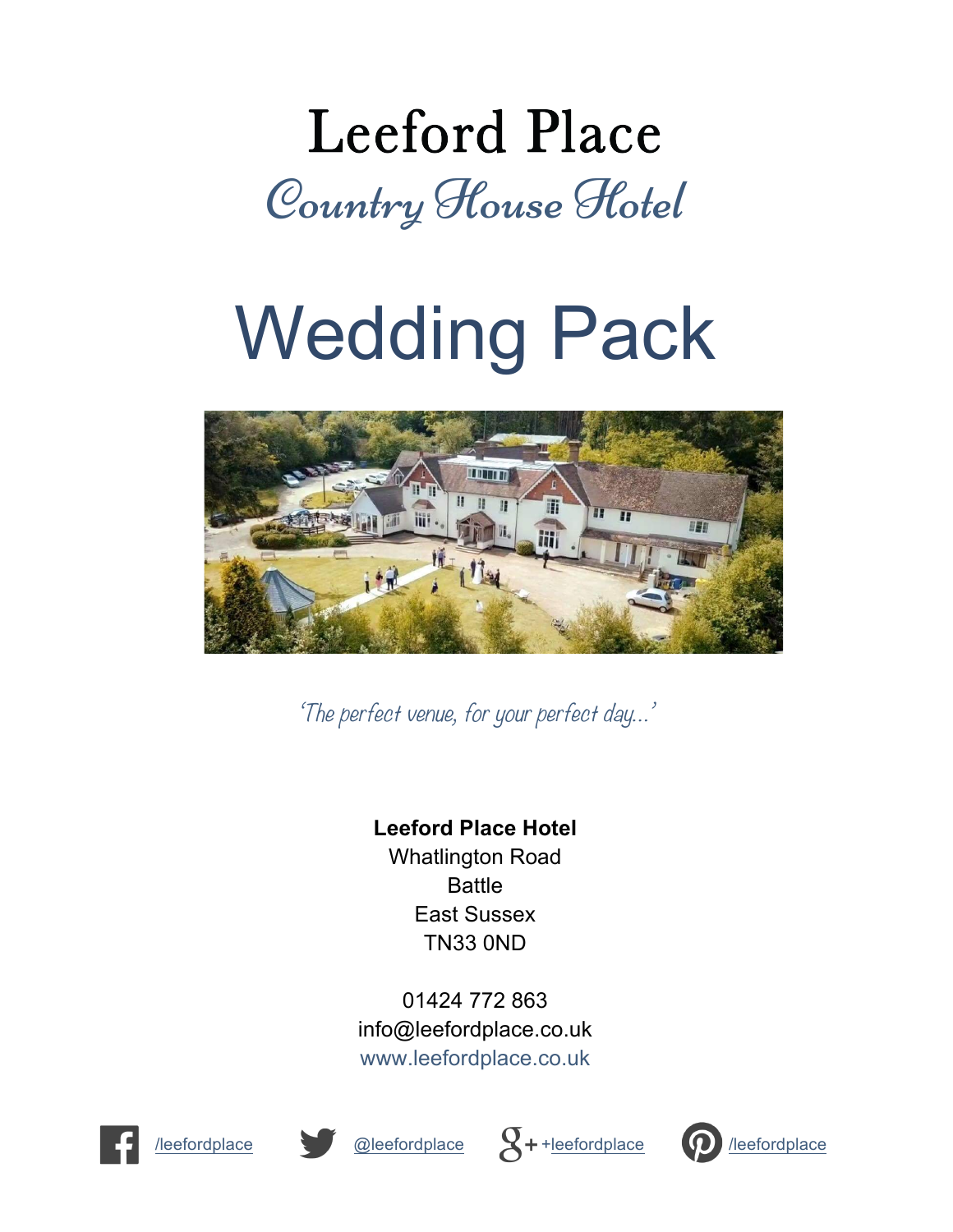### Welcome to the Leeford Place Hotel – Wedding Pack

Leeford Place is a Country House Hotel in a picture perfect, rolling countryside setting. You can find us in the historic and well know town of Battle in East Sussex where we are conveniently located for your guests.

At Leeford Place we believe that your wedding day should be a special and memorable occasion unique to you. We aim to make your wedding an exceptional experience, delivered with the highest standard of service.

We offer a personal touch where you will have the opportunity to work closely with our skilled wedding co-ordinator who will take their time, care and attention to create your perfect day.

By offering a 'meet and greet' service with our hotel managers and dedicated wedding team, we get to know your needs and desires right from the start.

Always attentive to your wishes, we will happily make arrangements down to the last detail to make your day one you will cherish.

Whether you choose to hold your whole day here or just your Wedding Breakfast and Reception, the wedding team will always be on hand to ensure that your day runs smoothly.

You could not wish for a better start to your married life together.

This information pack covers some details, however, it's only a guide. The best way is to come and see for yourself and tell us what it is that would make your wedding so special for you. You can call us on 01424 772 863 to book an appointment. We can't wait to see you!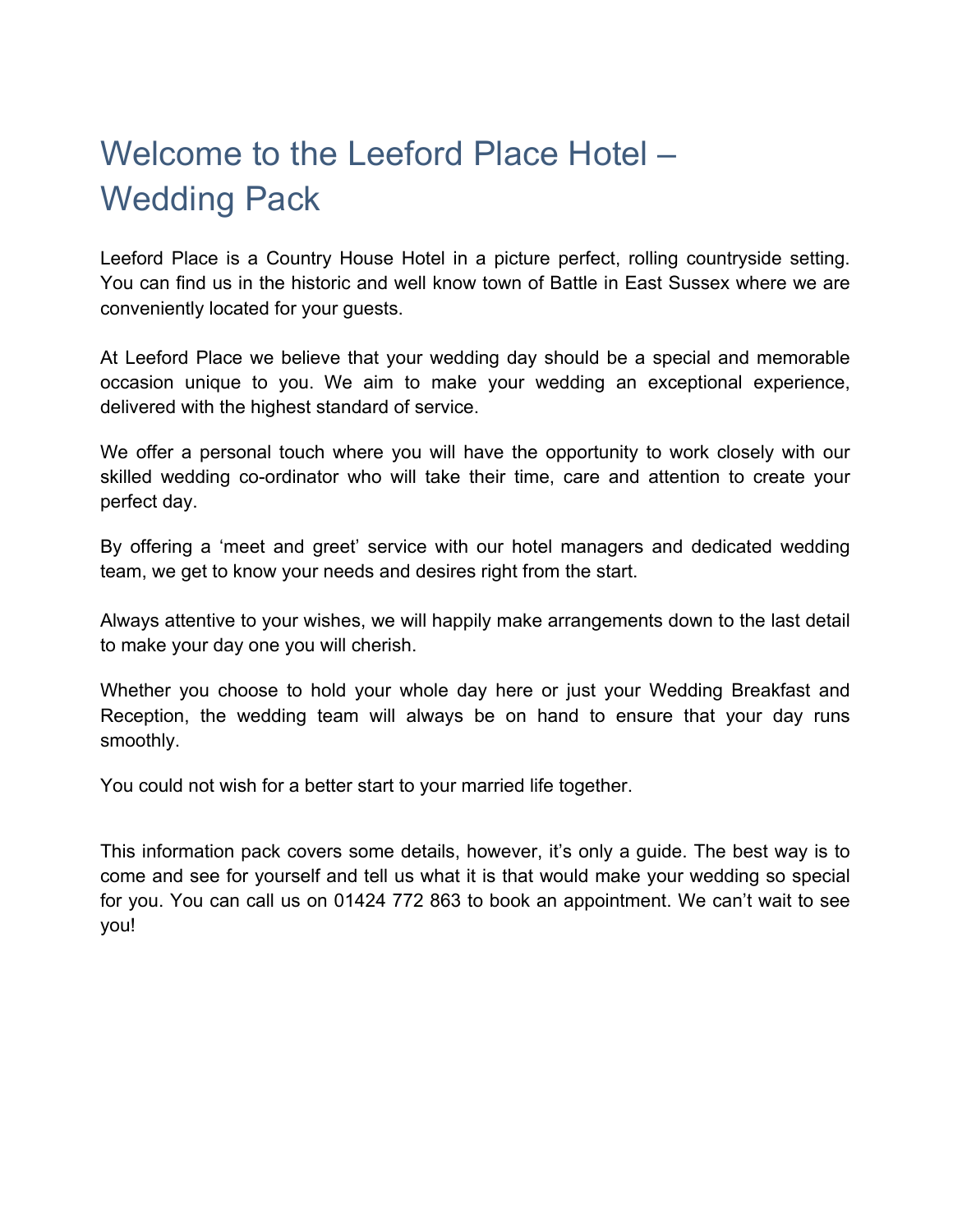### **Facilities**

#### **Victorian Bandstand**

Outdoor weddings are available, weather permitting, in our beautiful Victorian Bandstand on our front lawn.

#### **Garden Room**

Our light and spacious Garden Room is licensed to perform civil ceremonies and can accommodate up to 100 seated guests. It has direct access making it ideal for your private ceremony. The adjacent Lounge and Bar is an excellent place for your guests to gather prior to the service.

#### **Function Room**

The largest of our rooms, the Function Room, has its own private patio and gardens. It includes full bar service and has a stage area making it ideal for your wedding reception. We can seat up to 120 people for a wedding breakfast and can hold up to 200 for an evening reception. The garden and patio gives guests an opportunity to unwind in the fresh air and admire the beautiful surroundings.

#### **Bar Lounge & Conservatory**

Our conservatory is the perfect place to serve welcome drinks, to you and your wedding guests, following your wedding ceremony. You will have also the opportunity to take advantage of our grounds and gardens for your wedding photographs.

Take a look through our online photo gallery: www.leefordplace.co.uk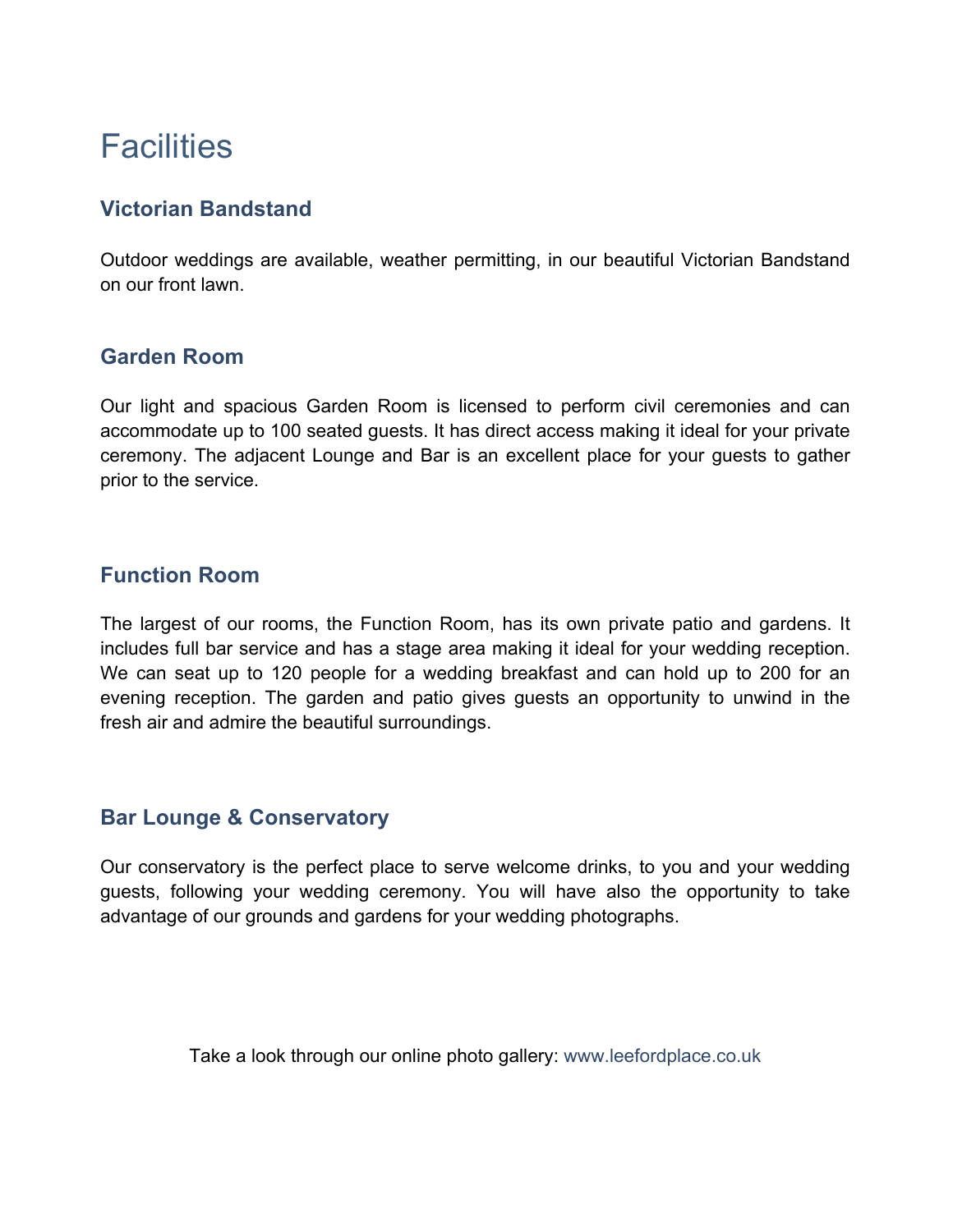### Wedding Breakfast

Our suggested menus are listed below offering you the choice of a three-course wedding breakfast, however, if you already have thoughts on your wedding menu or would like a wider choice; please do not hesitate to discuss this with our wedding co-ordinator. Our extensive menu is designed to suite all tastes. Other choices are available upon request. Children's menus are also available.

### Menu Examples

You may choose up to two variants from each course plus one additional vegetarian starter and main course.

#### **Starters**

Smoked Salmon with Prawns with a horseradish & lime dressing on seasonal leaves

> Deep Fried Breaded Brie (V) with cranberry sauce

Bruschetta (V) with tomato, basil & onion with olive oil

Caesar Salad with chicken, bacon & croutons

Tomato & Mozzarella (V) with basil pesto

Farm House Pate with a caramelised red onion chutney & wholemeal toast

Mushrooms (V) stuffed with tomatoes, onion, basil, garlic breadcrumbs and parmesan cheese

> Potato Skins (V available) filled with cheddar cheese and bacon

Selection of Soups (V available) either meat, fish or vegetable

#### *Please ask for Allergen Advice*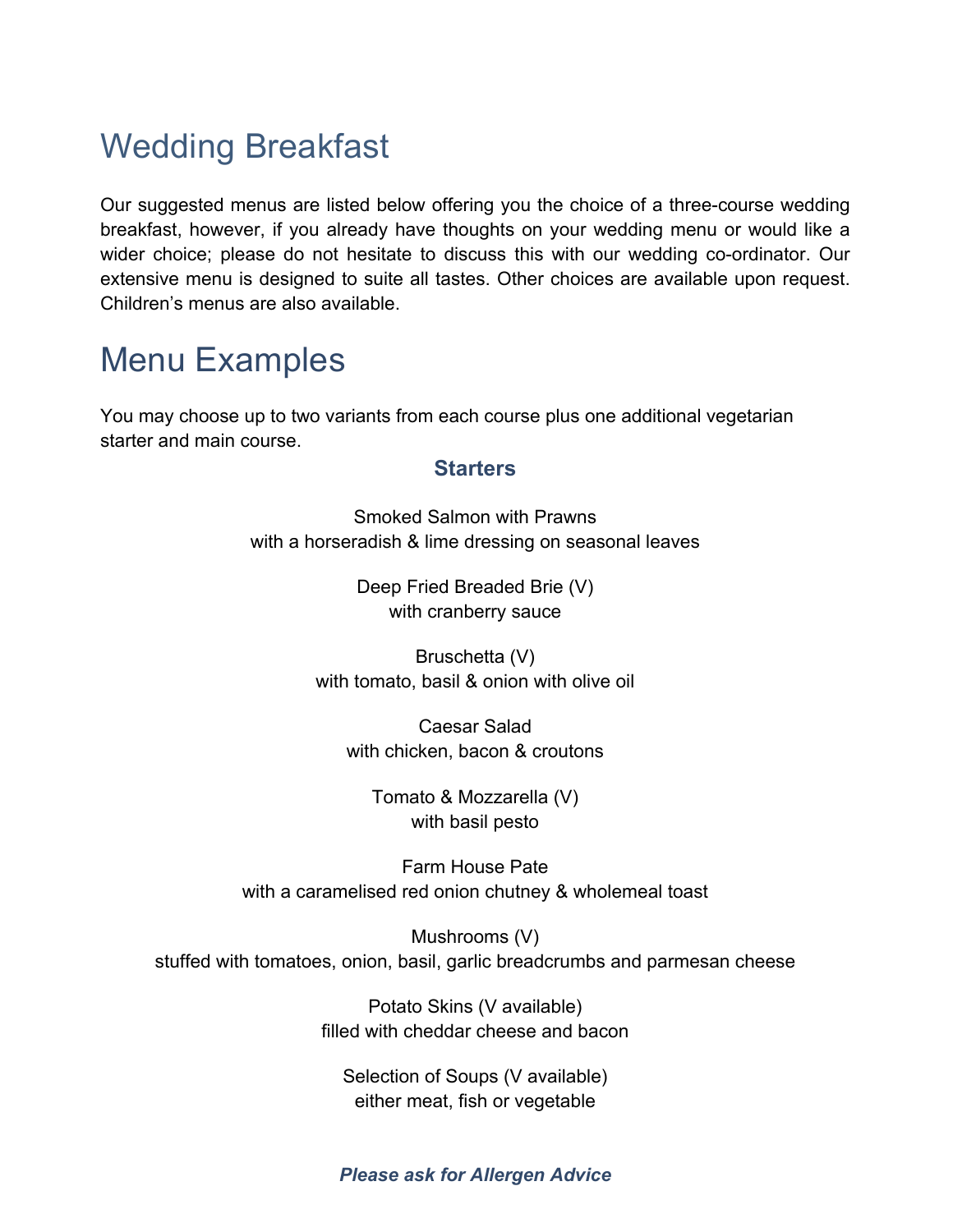#### **Main Courses**

Chargrilled Chicken Breast with a sauce of your choice, for example: creamy stilton & bacon or white wine & garlic or roasted red pepper

Roast Loin of Pork with apple sauce, roast potatoes, seasonal vegetables & gravy

Roast Beef (suppl £) with yorkshire pudding, roast potatoes, seasonal vegetables & a red wine jus

> Beef Bourguignon with mashed potatoes and seasonable vegetables

Two Meat Roast traditional roast (ideal for single selection) (suppl £ for beef or lamb)

Chicken Saltimbocca chicken breast wrapped in parma ham, a basil & mixed berry jus with new potatoes & seasonal vegetables

> Pan fried Sea Bass with sautéed potatoes & seasonal vegetables

Baked Salmon Fillet (suppl £) in a creamy prawn & chive sauce with new potatoes & seasonal vegetables

> Traditional Nut Roast (V) (Vegan) with roast potatoes, seasonal vegetables and gravy

> > Spinach stuffed Pancake (V) with a tomato sauce topped with cheese

Thai Green Curry (Chicken or V) served with rice, prawn crackers & mango chutney

*Please ask for Allergen Advice*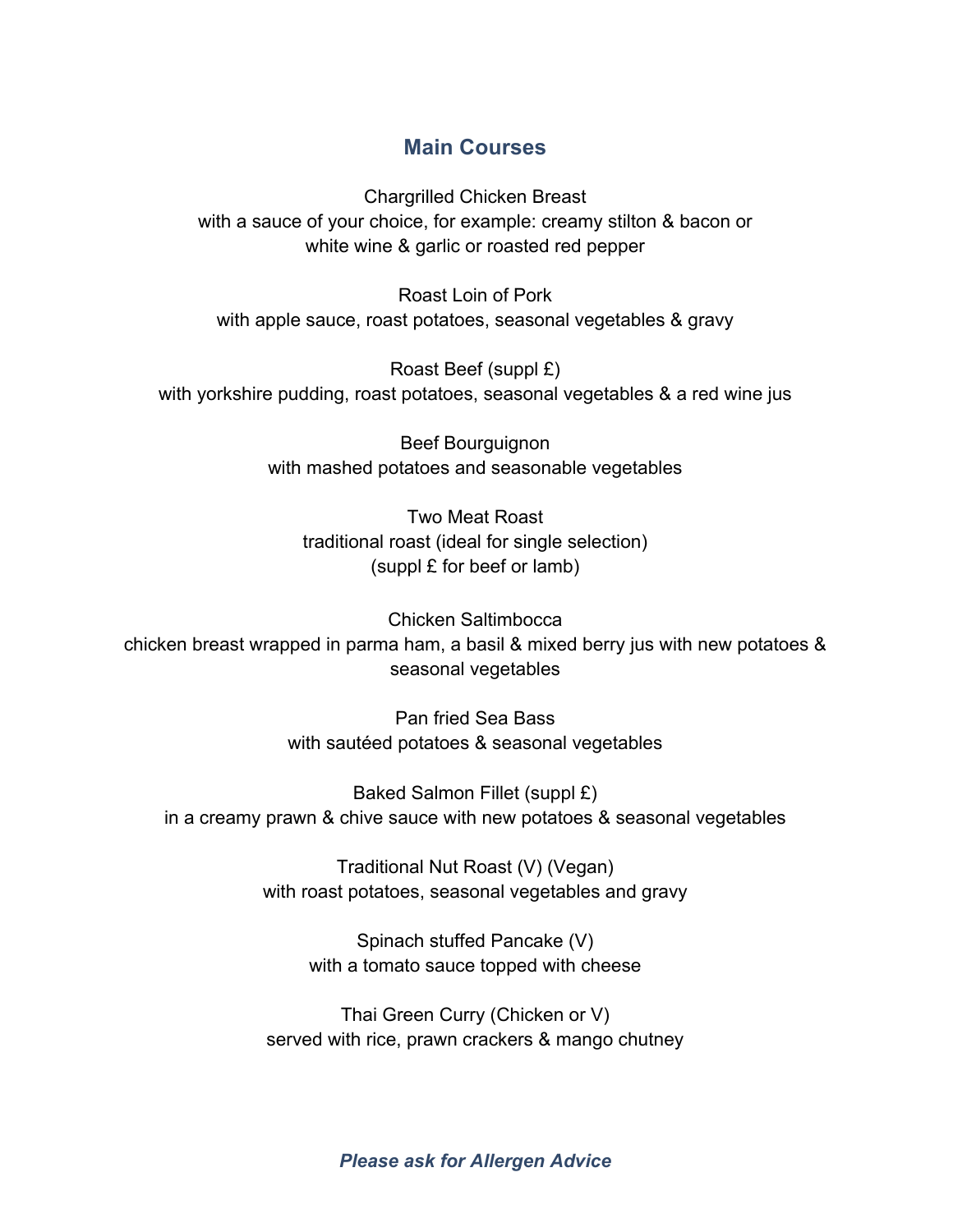#### **Desserts**

Fruit Vacharin meringue nest filled with seasonal fruits vanilla cream & fruit coulis

> **Profiteroles** drizzled with Belgian chocolate sauce

Chocolate Brownie (GF available) with vanilla ice cream & berry coulis

> Honey Comb Ice Cream with a wafer curl

Lemon & Lime Delight with a biscuit base

Sticky Toffee Pudding with caramel sauce & custard

> Syrup Sponge Pudding with custard

Chocolate Mousse with raspberry coulis & whipped cream

> Traditional Apple Pie served with custard

*All our menus can be personalised to suit your requirements. Please speak to your Wedding Co-ordinator.*

*Please ask for Allergen Advice*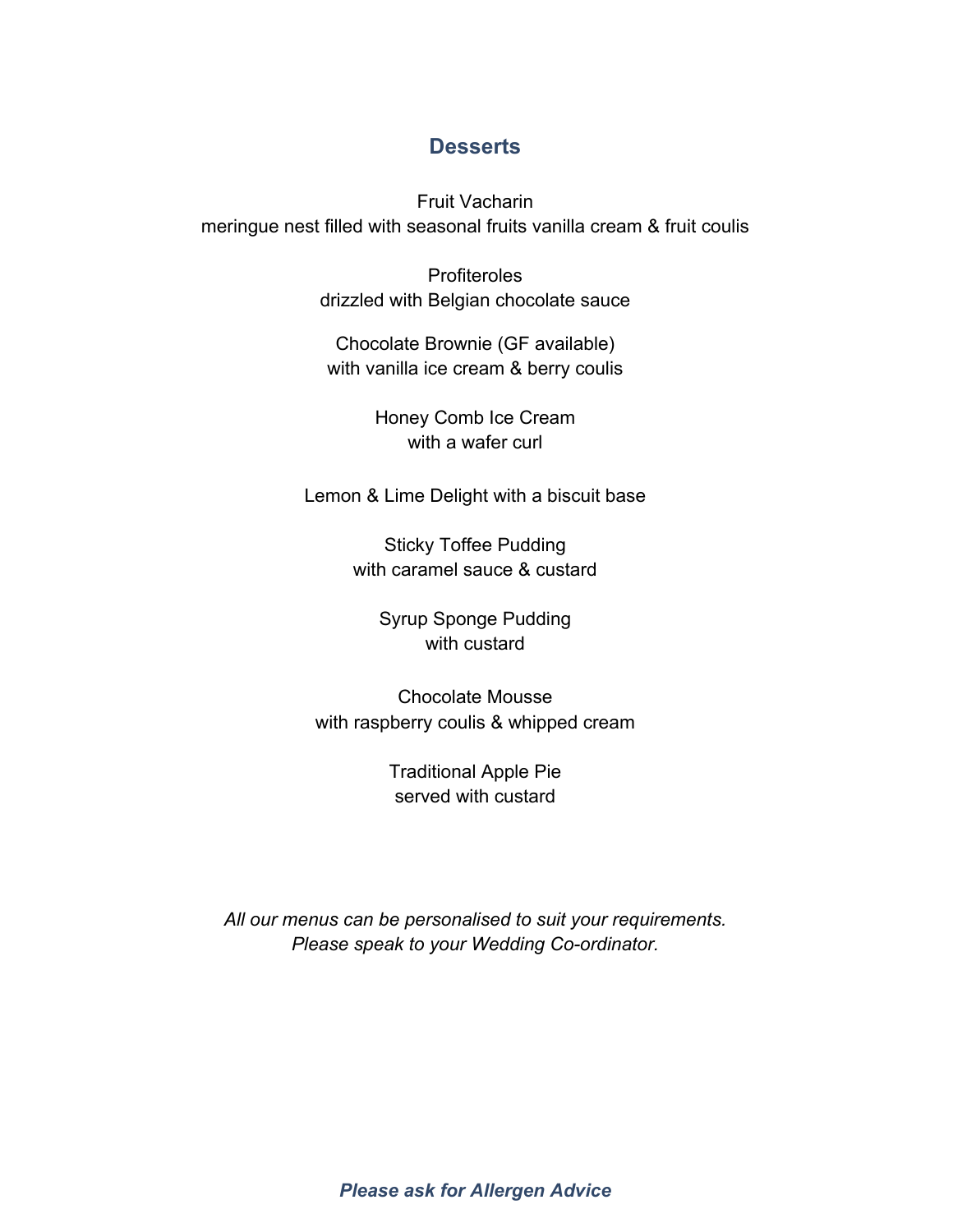### Evening Buffet Menu Examples

### **Evening Buffet Menu 1**

(included in Wedding Packages)

**Traditional Cold Buffet Menu** for example:

Cold Meat, Sausages

Sausage Rolls, Chicken Nuggets

Pizzas, Crusty Bread, Salads

Quiche, Pork Pies

#### **Evening Buffet Menu 3**

**Hot & Cold Buffet Menu**

A joint hot & cold option from Evening Buffet Menus 1 & 2 (includes meat and rice dish only)

### **Evening Buffet Menu 2**

#### **Hot Buffet Menu**

Chicken & Vegetarian Curries with rice, poppadoms, naan bread & mango chutney

Or

Chilli Con Carne with rice or jacket potatoes, sour cream, nachos, salsa & mixed salad

Or

Beef Bourguignon with rice & crusty bread

### **Evening Buffet Menu 4**

#### **BBQ Menu**

Beef Burger/Veggie Burger Sausage/Veggie Sausage Chicken Legs/Wings

Soft White Baps

with optional Cheese, Lettuce, Tomato, & Onion

Salad Platters: Mixed seasonal leaves Potato Salad Coleslaw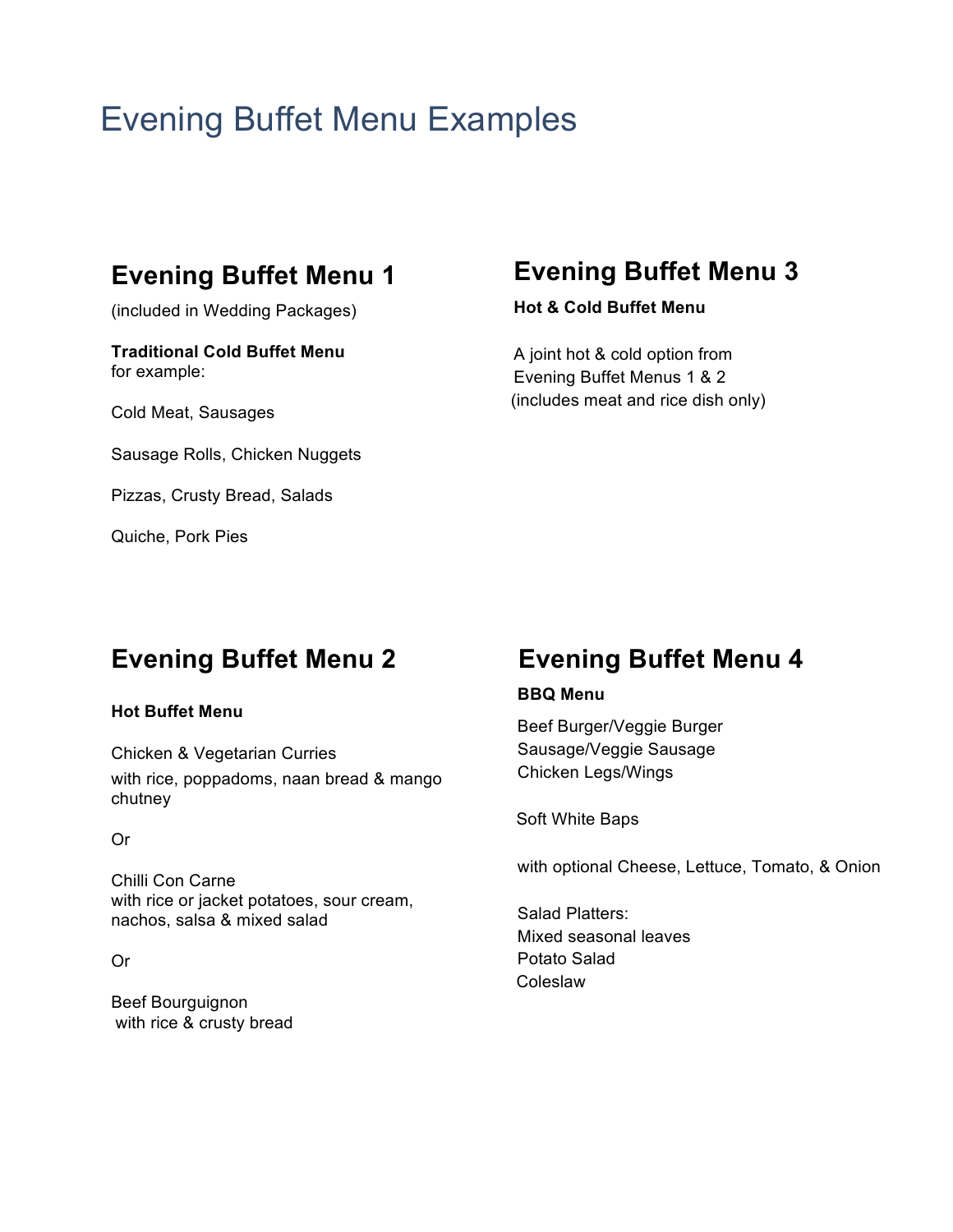### Welcome Drinks

Welcome drinks are served to you and your guests following your ceremony. We can also offer you a selection of canapés to be served during your drinks reception or alternatively a selection of nibbles (nuts, crisps & cheesy bites). Here are some of our welcome drink suggestions:

Pimms Cocktail

House Wine

Bucks Fizz (orange juice & sparkling wine)

> Sparkling Wine (white or rose)

Bottled Beverages

Non Alcoholic Fruit Cocktail

Orange Juice

### Accommodation

Leeford Place can provide accommodation for you and your guests following your reception.

We have seventeen comfortable en-suite rooms and can offer discounts for multiple bookings. All rooms must be paid for upon booking (in the event of room cancellations a full refund will be provided if cancelled up to 48 hours before the date of check-in)

Our beautifully light and modern Bridal Suite features walk-in power shower, Jacuzzi Bath with his and her vanity units.

To ensure exclusivity you can book all rooms this must form part of your contract.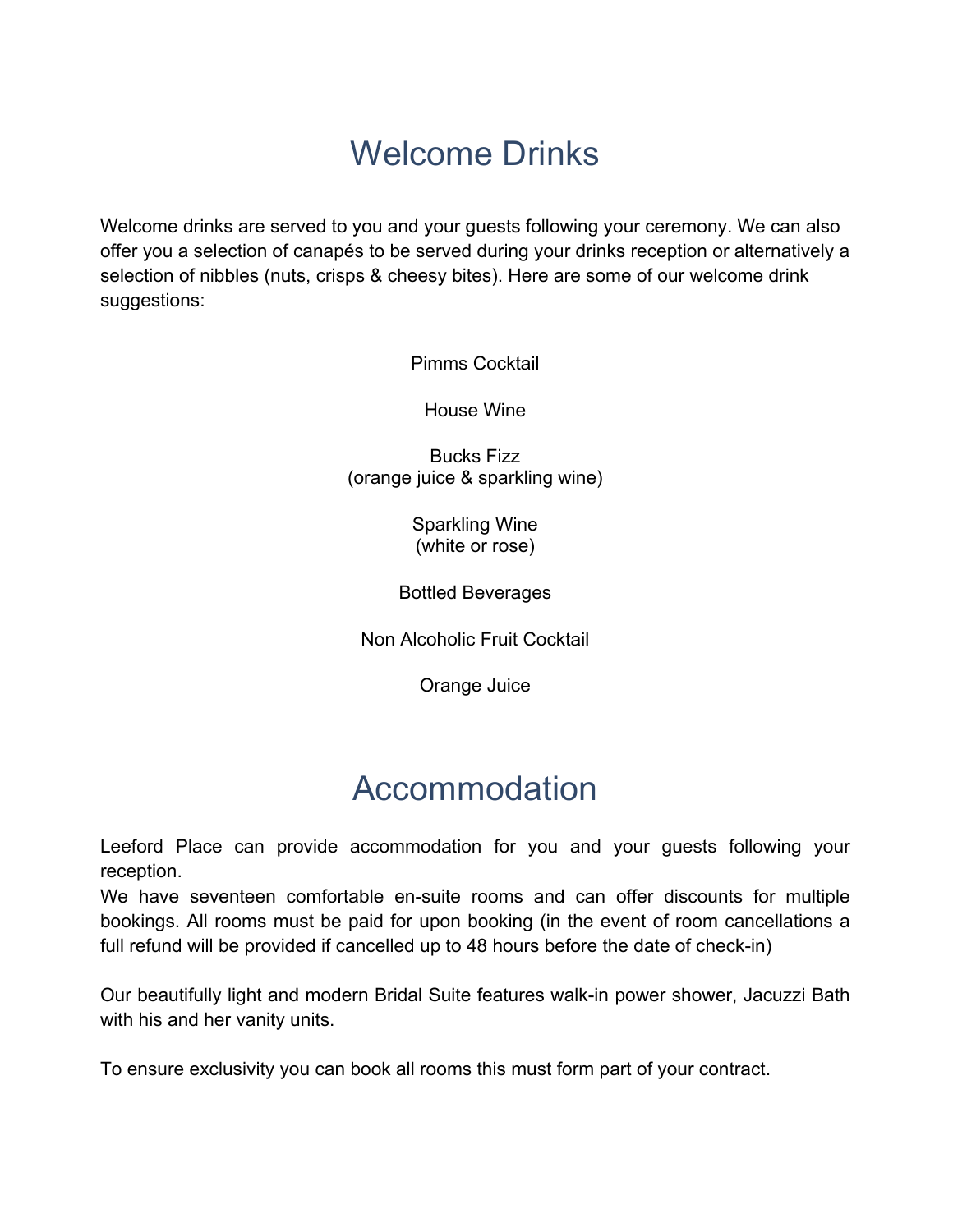### Wedding Notes & General Information

#### **Wedding Notes**

**Deposits:** Your provisional booking must be confirmed in writing and will be held for three days, at which point a deposit of £500.00 is required to confirm and secure your requested date. A further £500.00 will be required at least six months after your initial booking or six months prior to your event date (whichever is the sooner). These deposits are nonrefundable and will be deducted from your final account.

The final balance is due 21 days before the wedding, with any extras incurred payable on the day of the Wedding or following morning if residing.

**Cancellation Charges:** If you cancel your wedding a sliding scale of charges apply:

- More than eighteen months prior, loss of deposit(s)
- between eighteen months and twelve months prior, 40% charge, based on the minimum cost, as per contract
- between twelve months and nine months prior, 60% charge, based on the minimum cost, as per contract
- between nine months and six months prior, 80% charge, based on the minimum cost, as per contract
- within six months prior, 100% charge, based on the minimum cost, as per contract

Following cancellation the final invoice will be issued and must be paid in full within 30 days of the date of the invoice.

**General Information:** Leeford Place Hotel will take all reasonable action to accommodate all reservations made to the best of its ability. We do however reserve the right to provide alternative services if necessary, without prior notice. Whilst we have taken all reasonable steps to ensure that the information in our brochures, tariffs, leaflets and advertisements is accurate, we reserve the right to alter or substitute any service, facility or amenity without notice if necessary at any time. We also reserve the right to change rates/prices without prior notice.

### Useful Contact

Hastings Registration Office – 0345 608 0198